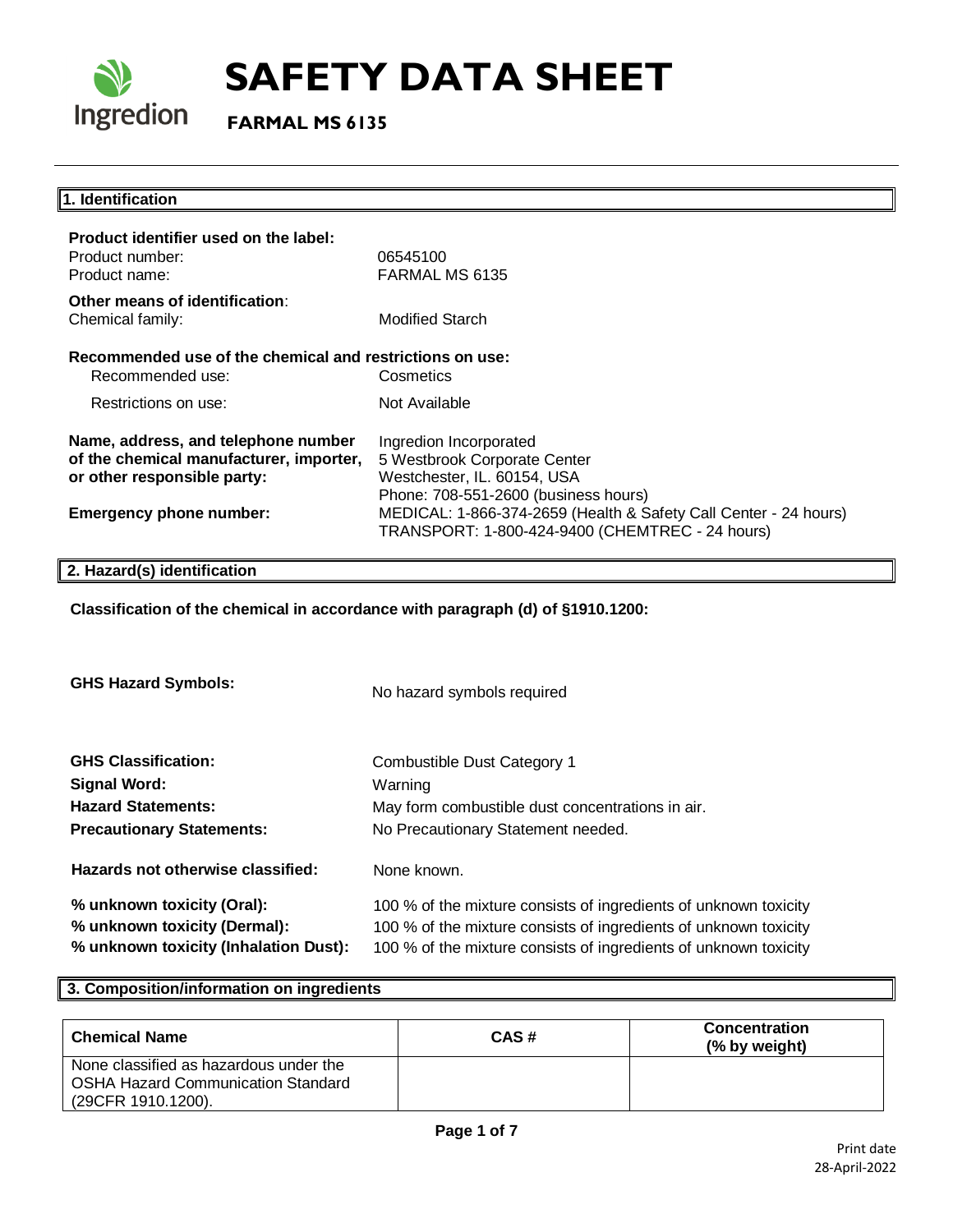

 **FARMAL MS 6135**

## **4. First-aid measures**

### **Description of necessary measures, subdivided according to the different routes of exposure, i.e., inhalation, skin and eye contact, and ingestion:**

| Inhalation:                                                                                 | Remove to fresh air. Get medical attention if irritation persists.                                                                                 |
|---------------------------------------------------------------------------------------------|----------------------------------------------------------------------------------------------------------------------------------------------------|
| Eye Contact:                                                                                | Remove particles by irrigating with eye wash solution or clean water,<br>holding the eyelids apart. If symptoms develop, obtain medical attention. |
| Skin Contact:                                                                               | Wash skin with soap and water.                                                                                                                     |
| Ingestion:                                                                                  | None required.                                                                                                                                     |
| Most important symptoms/effects,<br>acute and delayed:                                      | Possible physical irritant from dust particles. Potential for dust explosion.                                                                      |
| Indication of immediate medical<br>attention and special treatment<br>needed, if necessary: | No further first aid information is available.                                                                                                     |

## **5. Fire-fighting measures**

## **Suitable (and unsuitable) extinguishing media:**

| Suitable extinguishing media:                                                                         | Dry Chemical, CO2, Water Fog, Foam                                                                                                                                                          |
|-------------------------------------------------------------------------------------------------------|---------------------------------------------------------------------------------------------------------------------------------------------------------------------------------------------|
| Unsuitable extinguishing media:                                                                       | None known.                                                                                                                                                                                 |
| Specific hazards arising from the<br>chemical (e.g., nature of any<br>hazardous combustion products): | Minimum ignition temperature of dust cloud- approx. 390 C. Minimum<br>explosive concentration- approx. 80 mg/l. Minimum energy to ignite cloud<br>by electrical spark- approx. 0.10 joules. |
| Hazardous combustion products:                                                                        | This product does not undergo spontaneous decomposition. Typical<br>combustion products are carbon monoxide, carbon dioxide, nitrogen and<br>water.                                         |
| Special protective equipment and<br>precautions for fire-fighters:                                    | No special procedures are required.                                                                                                                                                         |

#### **6. Accidental release measures Personal precautions, protective equipment and emergency procedures:**  Use personal protective equipment as required. **Methods and materials for containment and cleaning up:**  Normal precautions for "nuisance dust" should be observed. Avoid prolonged inhalation of dust. Sweep up or vacuum up and place in suitable container for disposal.

**7. Handling and storage**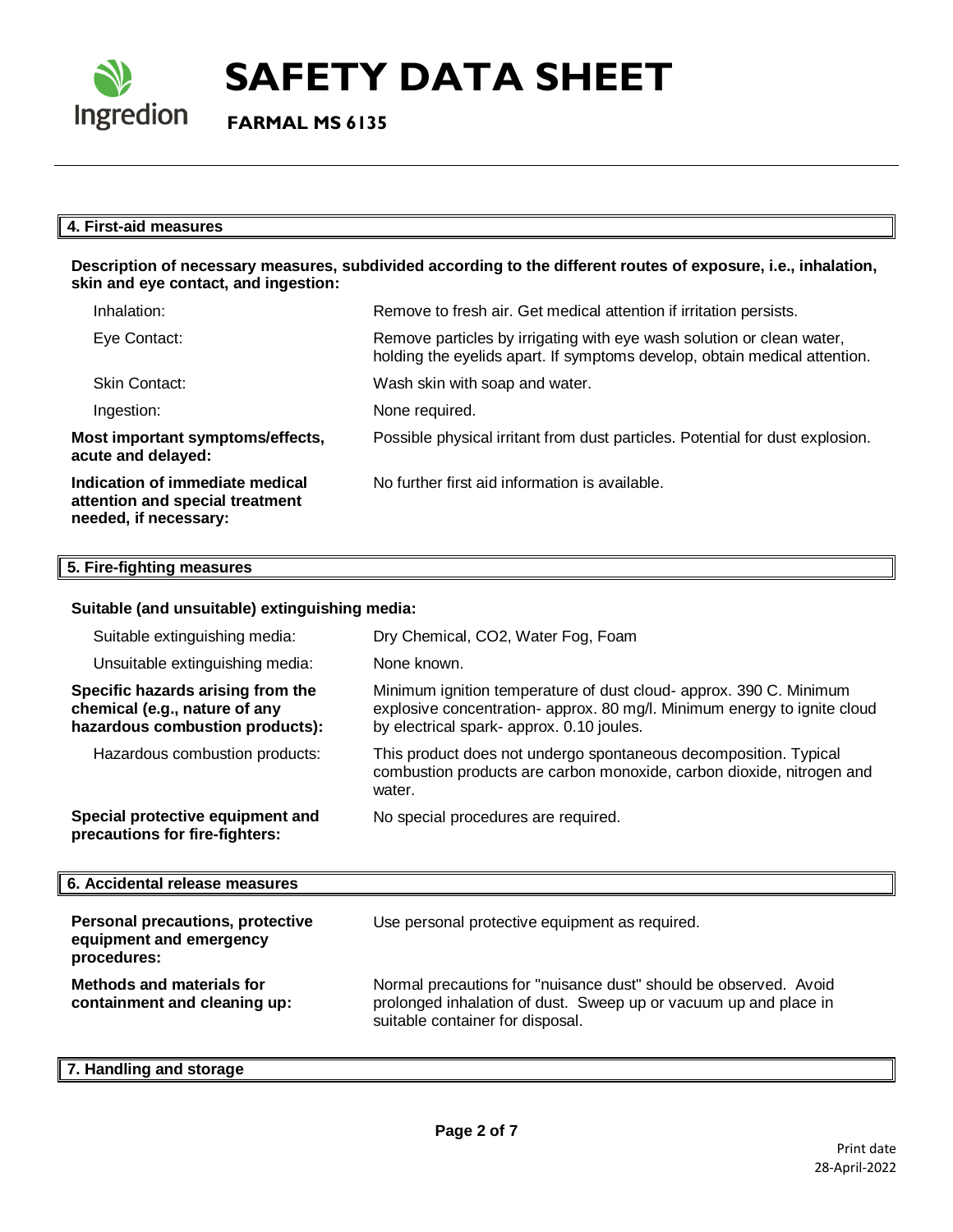

 **FARMAL MS 6135**

| Precautions for safe handling:                                                            | As with all chemicals, good industrial hygiene practices should be followed<br>when handling this material. |
|-------------------------------------------------------------------------------------------|-------------------------------------------------------------------------------------------------------------|
| Conditions for safe storage, including any incompatibilities:<br>Safe storage conditions: | Keep container closed when not in use.                                                                      |
| Sensitivity to Static Electricity:                                                        | Yes                                                                                                         |
| Other precautions:                                                                        | Use care to minimize dust generation in normal use conditions.                                              |
|                                                                                           | Avoid dispersing the powder in the air. Prevent buildup of powder on<br>surfaces.                           |
| Materials to Avoid/Chemical<br>Incompatibility:                                           | None known                                                                                                  |

## **8. Exposure controls/personal protection**

**OSHA permissible exposure limit (PEL), American Conference of Governmental Industrial Hygienists (ACGIH) Threshold Limit Value (TLV), and any other exposure limit used or recommended by the chemical manufacturer, importer, or employer preparing the safety data sheet, where available.:**

| <b>Chemical Name</b> | <b>OSHA PEL</b> | <b>ACGIH TLV-TWA</b> | <b>AIHA Exposure limits</b> |
|----------------------|-----------------|----------------------|-----------------------------|
| No data available    |                 |                      |                             |
|                      |                 |                      |                             |

This product can produce a nuisance dust which should be maintained below a time weighted average of 10 mg/m3.

**Appropriate engineering controls:** General.  **Individual protection measures, such as personal protective equipment: Respiratory Protection:** NIOSH approved dust mask. **Eye protection:** Safety glasses recommended. **Skin protection:** Gloves are not normally required for foreseeable conditions of use. **Gloves:** Gloves are not normally required for foreseeable conditions of use. **Other protective equipment:** Not normally required. Not applicable. **General hygiene conditions:** Wash before eating, drinking, or using toilet facilities.

## **9. Physical and chemical properties**

## **Appearance (physical state, color etc.):**

| Pure Substance or Mixture: | Pure          |
|----------------------------|---------------|
| Physical state:            | Powder        |
| Color:                     | White         |
| Odor:                      | Starch        |
| <b>Odor Threshold:</b>     | Not available |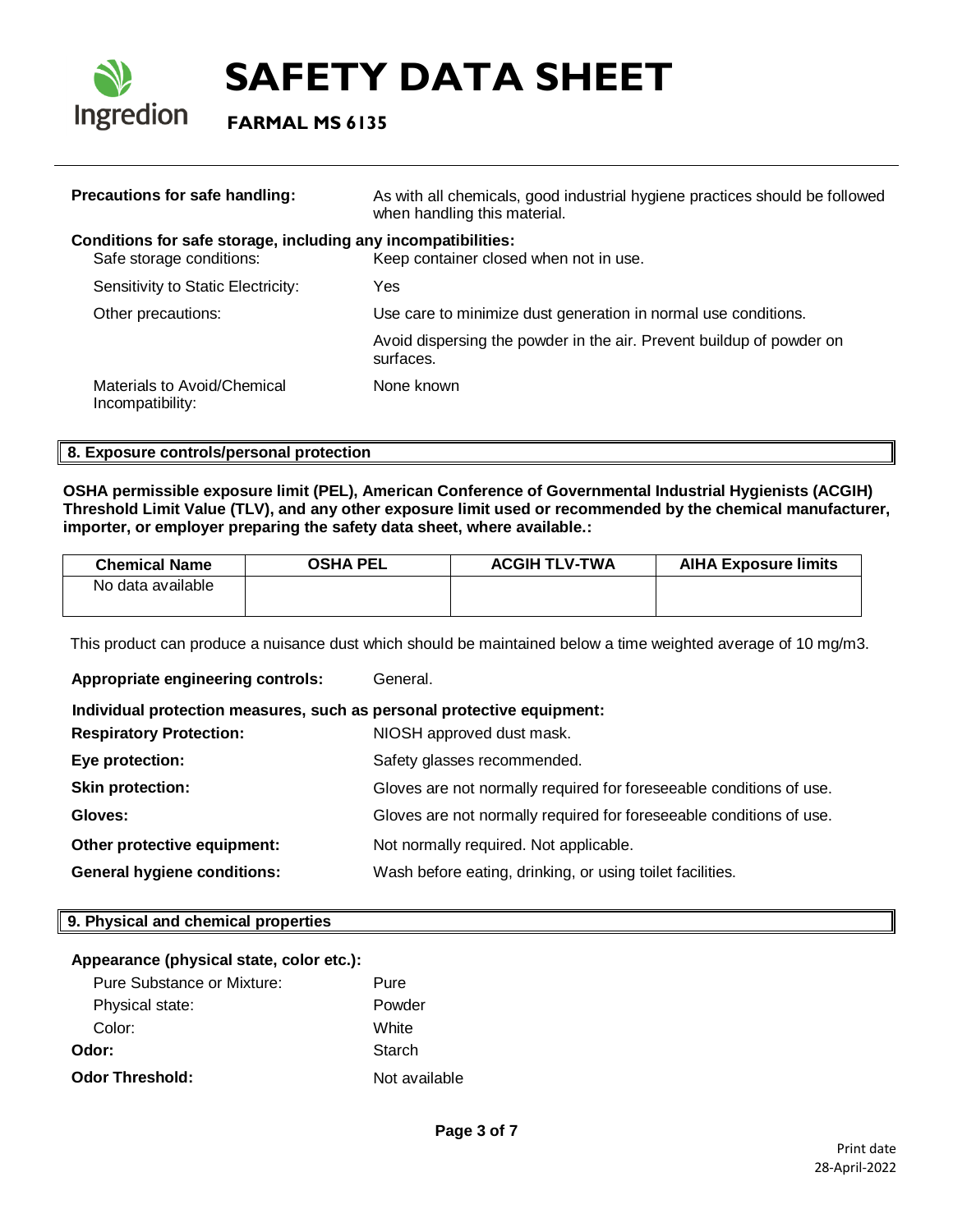

## **FARMAL MS 6135**

| pH:                                           | Not available   |  |  |
|-----------------------------------------------|-----------------|--|--|
| pH in (1%) Solution:                          | Approximately 6 |  |  |
| <b>Melting point/freezing point:</b>          |                 |  |  |
| Melting Point (°C):                           | Not available   |  |  |
| Freezing point (°C):                          | Not available   |  |  |
| Initial boiling point and boiling range:      | Not available   |  |  |
| <b>Flash Point:</b>                           | Not applicable  |  |  |
| <b>Evaporation Rate:</b>                      | Not applicable  |  |  |
| Flammability (solid, gas):                    | No              |  |  |
| Upper/lower flammability or explosive limits: |                 |  |  |
| Upper flammability or explosive limits:       | Not available   |  |  |
| Lower flammability or explosive limits:       | Not available   |  |  |
| Vapor pressure:                               | Not available   |  |  |
| <b>Vapor density:</b>                         | Not available   |  |  |
| <b>Relative density:</b>                      | 1.5             |  |  |
| Solubility(ies):                              | Insoluble       |  |  |
| Partition coefficient: n-octanol/water:       | Not available   |  |  |
| <b>Auto-ignition temperature:</b>             | Not available   |  |  |
| <b>Decomposition temperature:</b>             | Not available   |  |  |
| <b>Viscosity:</b>                             | Not applicable  |  |  |
| <b>Volatiles:</b>                             | None            |  |  |
| <b>Volatile Organic Chemicals (VOC):</b>      | Not applicable  |  |  |

## **10. Stability and reactivity**

| <b>Reactivity:</b>                                                    | Not expected to be reactive.                                                                                                                        |
|-----------------------------------------------------------------------|-----------------------------------------------------------------------------------------------------------------------------------------------------|
| <b>Chemical stability:</b>                                            | Stable                                                                                                                                              |
| Possibility of hazardous reactions:                                   | Hazardous polymerization will not occur.                                                                                                            |
| Conditions to avoid (e.g., static<br>discharge, shock, or vibration): | None known                                                                                                                                          |
| Incompatible materials:                                               | None known                                                                                                                                          |
| Hazardous decomposition products:                                     | This product does not undergo spontaneous decomposition. Typical<br>combustion products are carbon monoxide, carbon dioxide, nitrogen and<br>water. |

## **11. Toxicological information**

**Description of the various toxicological (health) effects and the available data used to identify those effects:**

**Information on the likely routes of exposure (inhalation, ingestion, skin**  Ingestion, Inhalation, Skin Contact, Eye Contact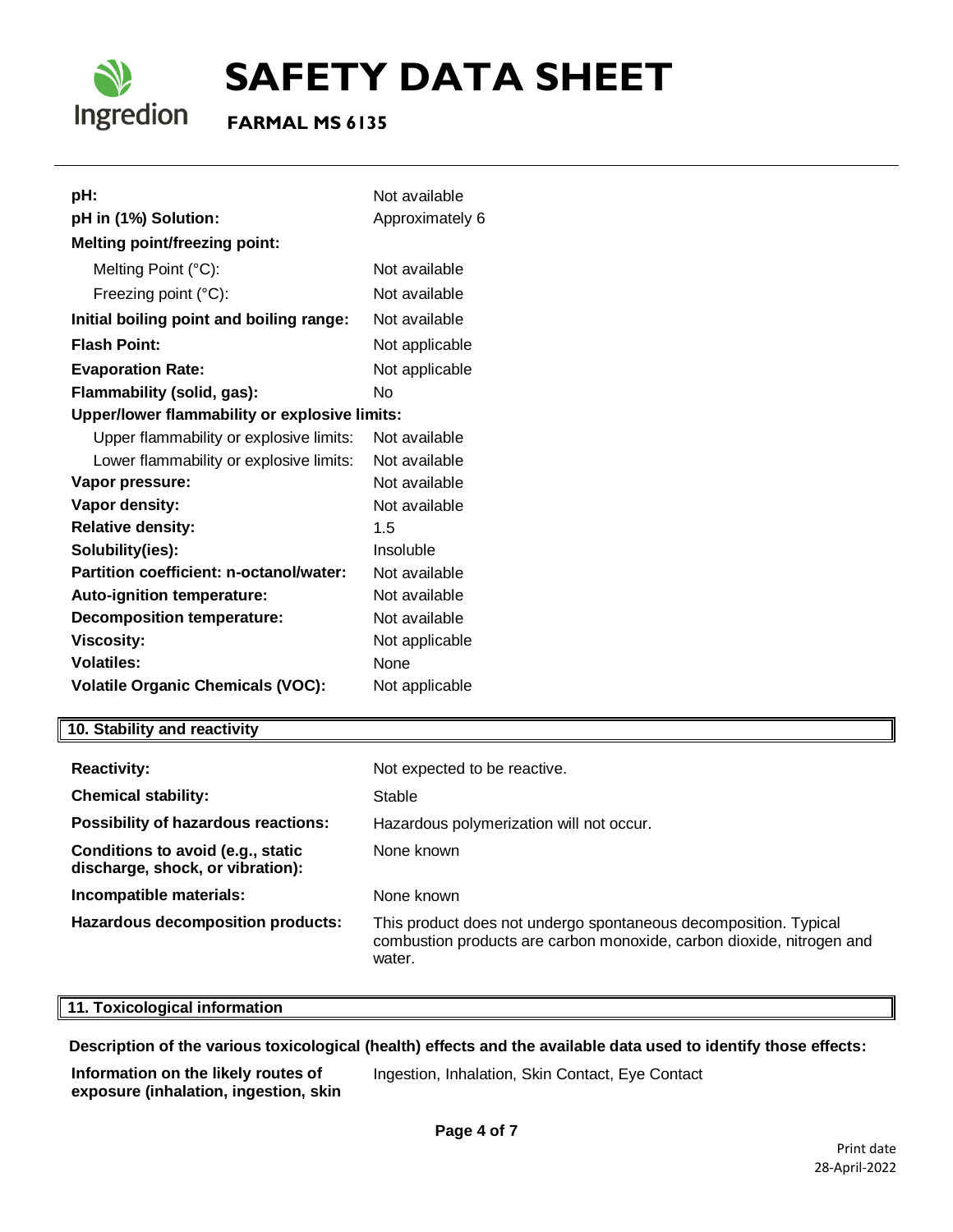

 **FARMAL MS 6135**

| and eye contact):                                                                   |                                                                                                               |
|-------------------------------------------------------------------------------------|---------------------------------------------------------------------------------------------------------------|
| <b>Target Organs Potentially Affected by</b><br><b>Exposure:</b>                    | Not applicable.                                                                                               |
| Symptoms related to the physical,<br>chemical and toxicological<br>characteristics: | No data available                                                                                             |
| <b>Toxic effects:</b>                                                               | This product is considered as being non-toxic. Use of good industrial<br>hygiene practices is recommended.    |
|                                                                                     | Delayed and immediate effects and also chronic effects from short- and long-term exposure:                    |
| <b>Acute Toxicity:</b>                                                              |                                                                                                               |
| Acute Toxicity - Oral:                                                              | Based on available data, the GHS classification criteria are not met.                                         |
| Acute Toxicity - Dermal:                                                            | Based on available data, the GHS classification criteria are not met.                                         |
| Acute Toxicity - Inhalation:                                                        | Based on available data, the GHS classification criteria are not met.                                         |
| <b>Skin Corrosion / Irritation:</b>                                                 | Low order of toxicity. Unlikely to cause harmful effects under<br>recommended conditions of handling and use. |
| <b>Eye Damage / Irritation:</b>                                                     | Based on available data, the GHS classification criteria are not met.                                         |
| <b>Respiratory Sensitization:</b>                                                   | Based on available data, the GHS classification criteria are not met.                                         |
| <b>Skin Sensitization:</b>                                                          | Based on available data, the GHS classification criteria are not met.                                         |
| <b>Germ Cell Mutagenicity:</b>                                                      | Based on available data, the GHS classification criteria are not met.                                         |
| <b>Reproductive Toxicity:</b>                                                       | Based on available data, the GHS classification criteria are not met.                                         |
| <b>Carcinogenicity:</b>                                                             | Based on available data, the GHS classification criteria are not met.                                         |
| STOT - single exposure:                                                             | Based on available data, the GHS classification criteria are not met.                                         |
| STOT - repeated exposure:                                                           | Based on available data, the GHS classification criteria are not met.                                         |
| <b>Aspiration hazard:</b>                                                           | Based on available data, the GHS classification criteria are not met.                                         |

## **Numerical measures of toxicity (such as acute toxicity estimates):**

There is no known toxicity data available for the components or the product.

## **Has the chemical been classified as a Carcinogen by NTP, IARC or OSHA:**

| <b>Chemical Name</b>          | <b>OSHA Carcinogen</b> | <b>IARC Carcinogen</b> | <b>NTP Carcinogen</b> |
|-------------------------------|------------------------|------------------------|-----------------------|
| There are no components       |                        |                        |                       |
| that are known or reported to |                        |                        |                       |
| cause cancer                  |                        |                        |                       |

| 12. Ecolc<br>-45-- |  |  |
|--------------------|--|--|
|                    |  |  |

### **Ecotoxicity (aquatic and terrestrial, where available):**

No information available.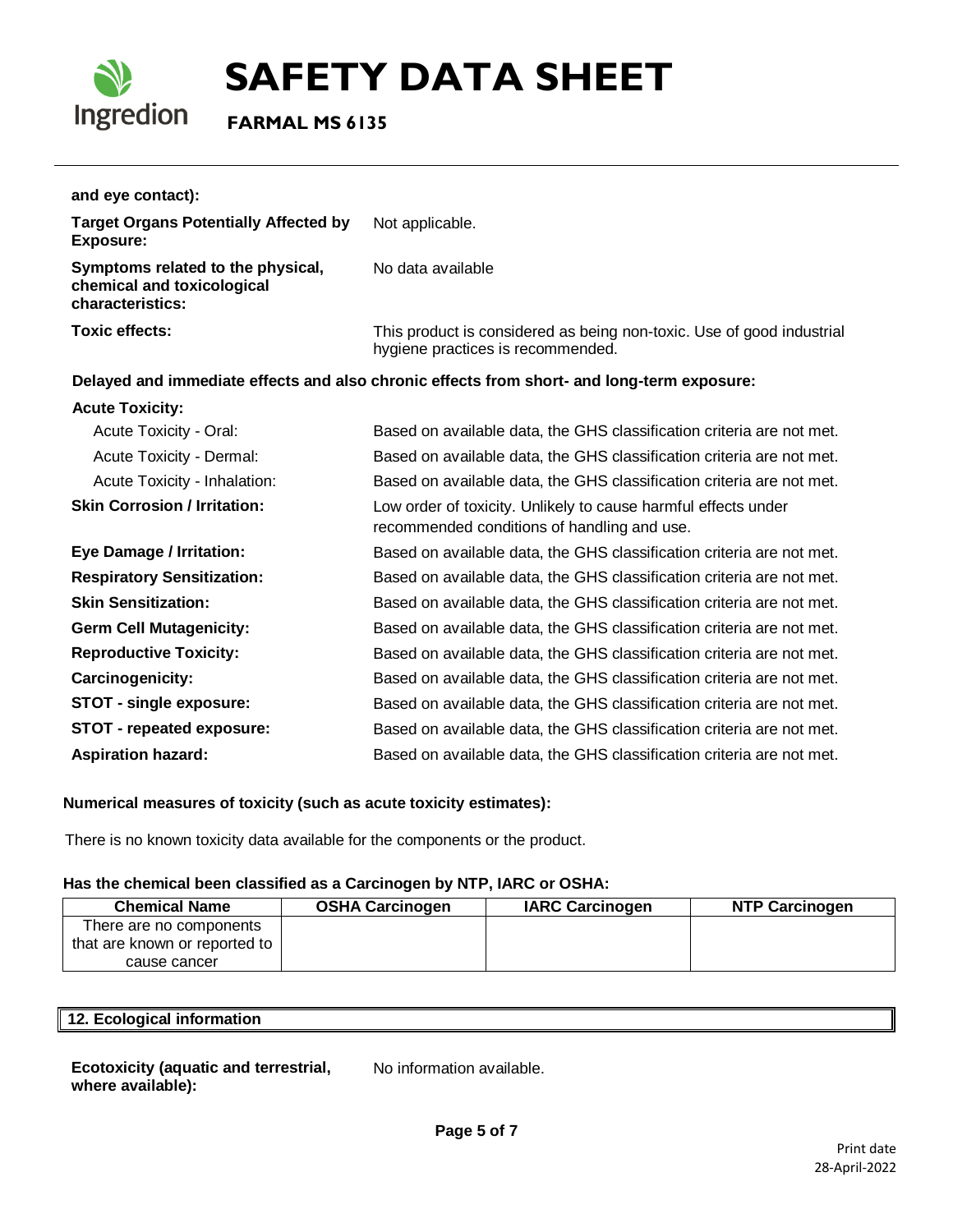

 **FARMAL MS 6135**

## **Component toxicity data:**

| <b>Chemical Name</b>                                                                                                                                                            | CAS# | <b>Aquatic LC50 Fish</b>                                                                                          | <b>Aquatic ERC50</b><br>Algae | <b>Aquatic EC50</b><br><b>Crustacea</b> |  |
|---------------------------------------------------------------------------------------------------------------------------------------------------------------------------------|------|-------------------------------------------------------------------------------------------------------------------|-------------------------------|-----------------------------------------|--|
| No data available                                                                                                                                                               |      |                                                                                                                   |                               |                                         |  |
| Persistence and degradability:                                                                                                                                                  |      | No data available                                                                                                 |                               |                                         |  |
| <b>Bioaccumulative potential:</b>                                                                                                                                               |      | No data available                                                                                                 |                               |                                         |  |
| <b>Mobility in soil:</b>                                                                                                                                                        |      | Unknown                                                                                                           |                               |                                         |  |
| Other adverse effects (such as<br>hazardous to the ozone layer):                                                                                                                |      | None known.                                                                                                       |                               |                                         |  |
| 13. Disposal considerations                                                                                                                                                     |      |                                                                                                                   |                               |                                         |  |
| Description of waste residues and<br>information on their safe handling and<br>methods of disposal, including the<br>disposal of any contaminated<br>packaging:                 |      | Disposal should be in accordance with local, state or national legislation.                                       |                               |                                         |  |
| <b>Empty Container Warnings:</b>                                                                                                                                                |      | Empty containers may contain product residue; follow SDS and label<br>warnings even after they have been emptied. |                               |                                         |  |
| 14. Transport information                                                                                                                                                       |      |                                                                                                                   |                               |                                         |  |
| <b>DOT Classification:</b>                                                                                                                                                      |      | Not regulated                                                                                                     |                               |                                         |  |
| UN number:                                                                                                                                                                      |      | Not applicable                                                                                                    |                               |                                         |  |
| UN proper shipping name:                                                                                                                                                        |      | Not applicable                                                                                                    |                               |                                         |  |
| Transport hazard class(es):                                                                                                                                                     |      | Not applicable                                                                                                    |                               |                                         |  |
| Packing group, if applicable:                                                                                                                                                   |      | Not applicable                                                                                                    |                               |                                         |  |
| <b>Toxic Inhalation Hazard Zone:</b>                                                                                                                                            |      | No data available                                                                                                 |                               |                                         |  |
| Environmental hazards (e.g., Marine<br>pollutant (Yes/No)):                                                                                                                     |      | No data available                                                                                                 |                               |                                         |  |
| <b>Transport in bulk (according to Annex</b><br>II of MARPOL 73/78 and the IBC<br>Code):                                                                                        |      | No data available                                                                                                 |                               |                                         |  |
| Special precautions which a user<br>needs to be aware of, or needs to<br>comply with, in connection with<br>transport or conveyance either within<br>or outside their premises: |      | Consult IMO regulations before transporting in bulk by ocean.                                                     |                               |                                         |  |